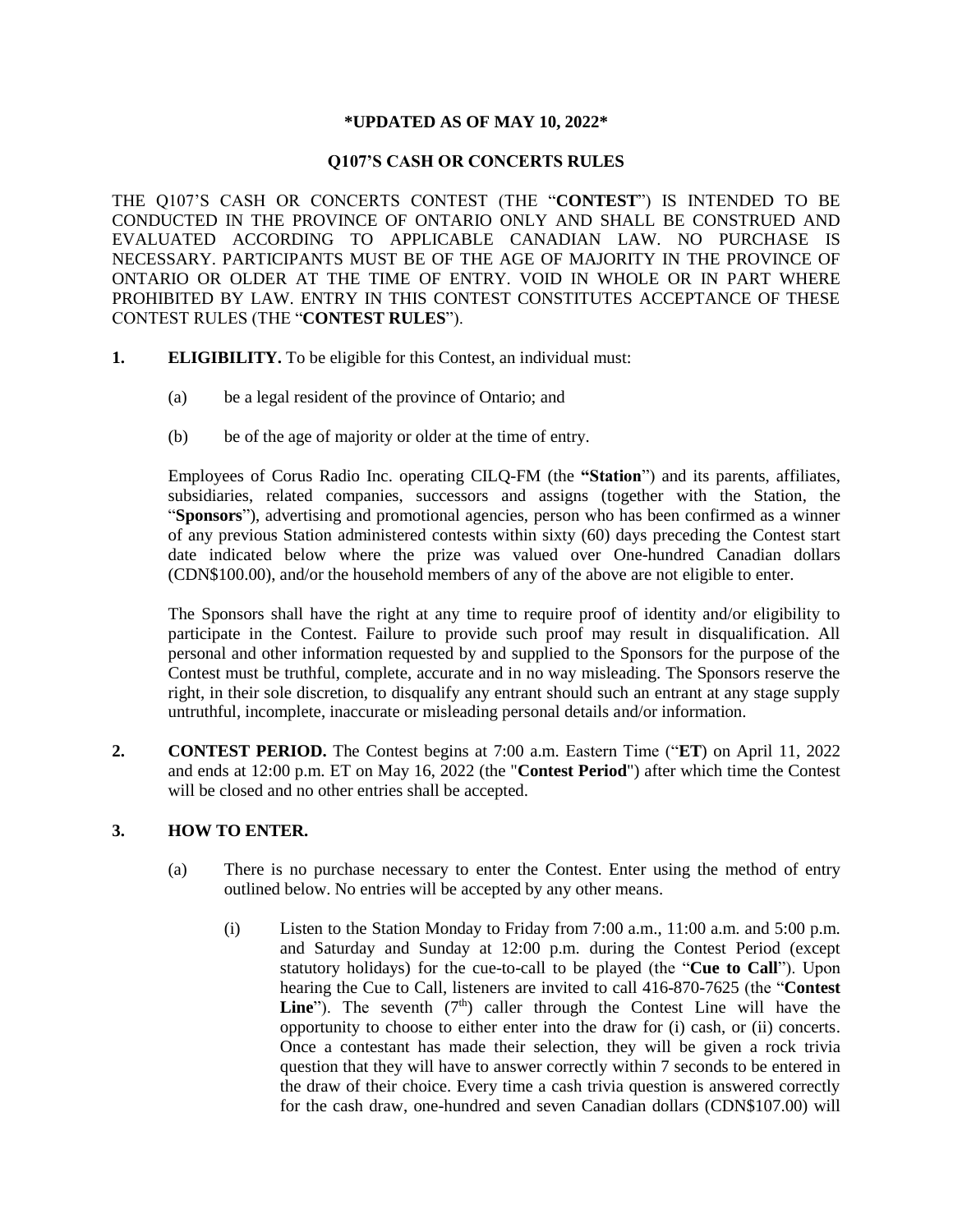be added to the cash draw jackpot. If the trivia question is answered incorrectly, the contestant is not entered into the cash draw and no money is added to the jackpot. If the contestant chooses concerts, they will be included in the concerts draw only and no money is added to the cash jackpot. If the trivia question is answered incorrectly, the contestant will not be entered into in the concert draw.

- (b) Limit of one (1) entry per household during the Contest Period. In the case of multiple entries, only the first eligible entry will be considered.
- (c) All entries become the sole property of the Sponsors and will not be returned for any reason. Entries must be received no later than the end of the Contest Period. Entries will be declared invalid if they are late, illegible, incomplete, damaged, irregular, mutilated, forged, garbled or mechanically or electronically reproduced. Unless otherwise set out herein, no communication or correspondence will be exchanged with entrants except with those selected as a potential winner.
- (d) Streaming listeners may be listening to a delayed stream of the radio signal, which may vary depending on the device on which you are listening and the speed of the internet connection. Sponsors recommend turning on a radio to the Station for the Cue to Call. Sponsors assume no liability for entrants not making timely phone calls to the Station due to delays in the streamed signal.
- (e) If the telephone connection between the Station announcer and an entrant is not clear, such that the announcer and/or entrant cannot hear each other or the entrant is disconnected, that entrant may, in the sole discretion of the Sponsors, be disqualified and the Releasees (defined below) will not be liable in any way.

## **4. PRIZES.**

- (a) **Cash Prizes.** There are five (5) cash prizes ("**Cash Prizes**"; each a "**Cash Prize**") available to be won by the Cash Prize winners ("**Cash Prize Winners**; each, a "**Cash Prize Winner**") consisting of a Cash Prize of a minimum of One Hundred Seven Canadian dollars (CDN\$107.00) up to a maximum of One Thousand Eight Hundred Nineteen (CDN\$1,819.00). The total value of each Cash Prize awarded will depend on the total number of eligible entrants who call in, select the Cash draw, and are able to correctly answer the trivia questions during the Contest Period. The precise value of the Prize will be determined by the outcome of the game at each Cue to Call and the cash amount accumulated.
- (b) **Concert Prizes.** There are five (5) concert prizes ("**Concert Prizes**"; each a "**Concert Prize**") to be awarded to the Concert Prize winners ("**Concert Prize Winners**; each, a "**Concert Prize Winner**") each including five (5) pairs of tickets to the hottest concerts in Toronto with an approximate value of two-thousand Canadian dollars (CDN \$2,000.00).
- (c) Cash Prizes and Concert Prizes are hereafter collectively referred to as "**Prize**" or "**Prizes**". Cash Prize Winners and Concert Prize Winners are hereafter collectively referred to as a "**Winner**" or "**Winners**".
- (d) Winners are not entitled to monetary difference between actual Prize value and stated approximate Prize value, if any.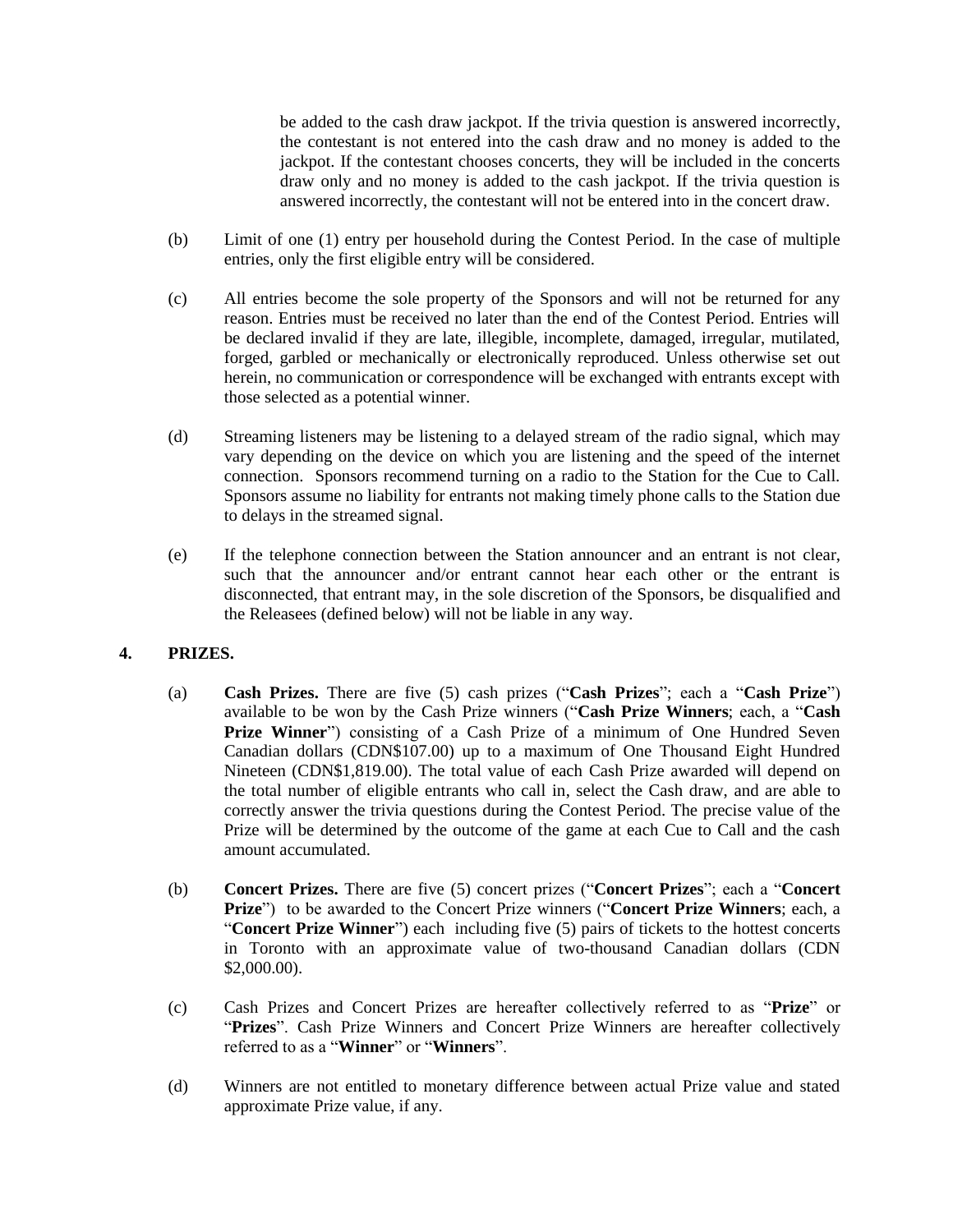(e) The Sponsors and/or the Sponsors' representatives will contact the Winners to coordinate the provision of the Prizes within three (3) days once such Winners have been successfully contacted and notified of their Prize and fulfilled the requirements set out herein.

# **5. PRIZE CONDITIONS.**

- (a) Winners will be responsible for all incidental costs and expenses not explicitly included in the Prize, including without limitation, accommodation, meals, parking, transportation taxes, gratuities, telephone calls, in-room charges and any other expense not explicitly included in the Prize.
- (b) In the event band or any of its members are unable to attend the concert for any reason whatsoever or in the event that the concert/event is cancelled for any reason whatsoever, that portion of the Prize shall be deemed fulfilled and will not be substituted, except in the sole discretion of the Sponsors.
- (c) The terms by which the concert tickets may be redeemed are governed by the applicable retailer or service provider. The Station is not responsible for administering or ensuring compliance with the terms and conditions of the concert tickets.
- (d) Prizes must be accepted as awarded and cannot be transferred, assigned, substituted or redeemed for cash, except at the sole discretion of the Sponsors. Any unused, unclaimed or declined portion of a Prize will be forfeited, have no cash value and the Sponsors shall have no obligation to provide either an alternative or value-in-kind. The Sponsors reserve the right, in their sole discretion, to substitute a prize of equal or greater value if the Prize (or any portion thereof) cannot be awarded for any reason.
- (e) Shipped Prizes shall not be insured and the Sponsors shall not assume any liability for lost, damaged or misdirected Prizes.

## **6. WINNER SELECTION.**

Twelve (10) Winners shall be selected as follows:

- (a) On every Sunday starting on April 17 and ending on May 16, 2022 in Toronto, Ontario, one (1) entrant per prize pool will be selected by a random draw from all eligible entries received per during the Contest Period. The Winners will be announced the following Monday at 7:00 a.m. ET by Derringer In The Morning. Before being declared a Winner, the selected entrant shall be required to correctly answer, without assistance of any kind, whether mechanical or otherwise, a time-limited, mathematical skill-testing question to be administered during a pre-arranged telephone call or by e-mail, to comply with the Contest Rules and sign and return the Release (described below).
- (b) The odds of being selected as a potential winner are dependent upon the total number of people who call the Contest Line during a Cue to Call and the amount of eligible contestants in each draw.
- (c) EACH SELECTED ENTRANT WILL BE NOTIFIED BY TELEPHONE NO LATER THAN THE ONE (1) BUSINESS DAY AFTER BEING DECLARED A CONTEST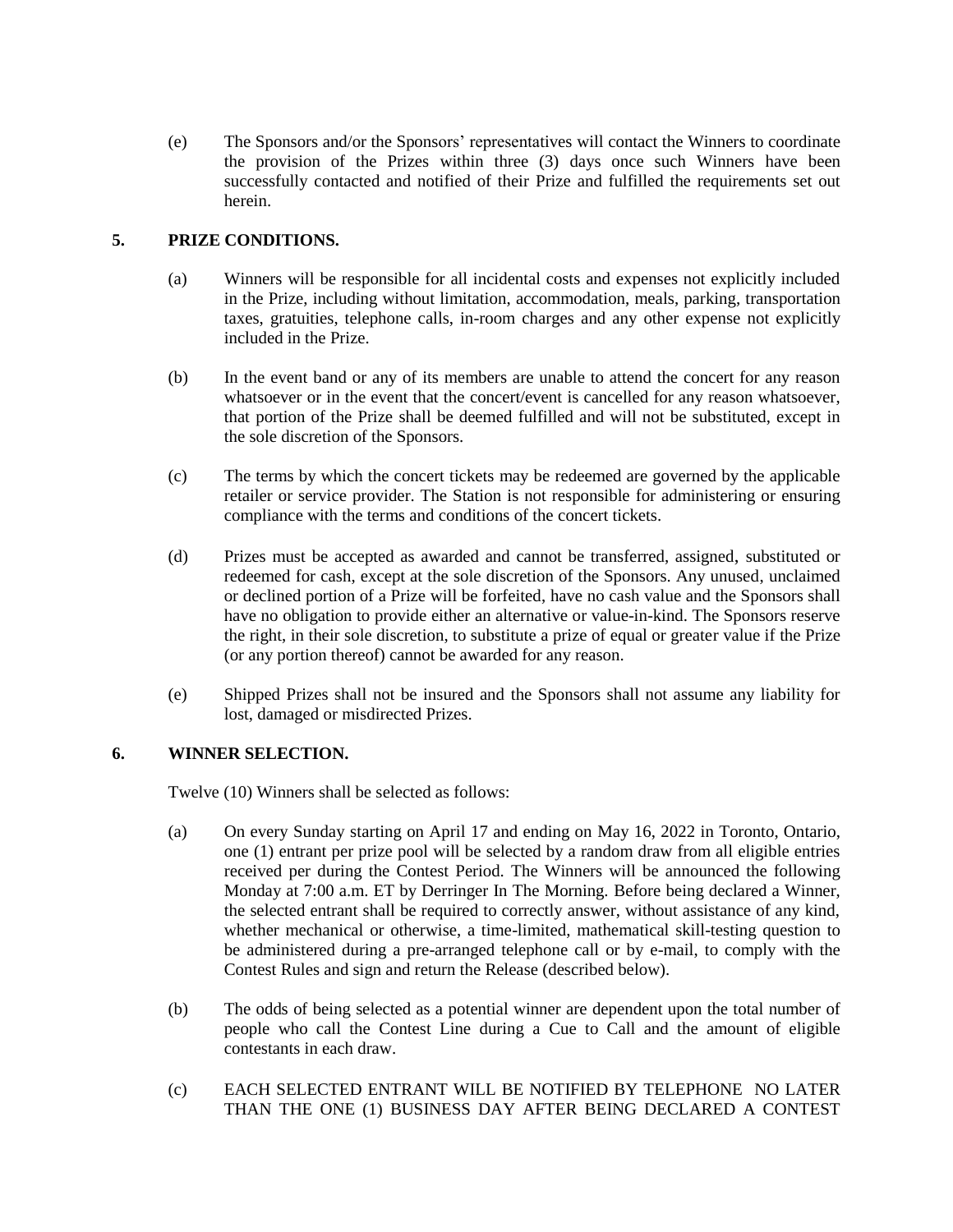WINNER AND MUST RESPOND WITHIN TWO (2) BUSINESS DAYS OF NOTIFICATION. Upon notification, the selected entrant must respond by telephone or email (as specified in the notification) to the contact number or e-mail address provided no later than the indicated deadline set out in the Contest Rules and/or the notification. If the selected entrant does not respond accordingly, he/she will be disqualified and will not receive a Prize and another entrant may be selected in the Sponsors' sole discretion until such time as an entrant satisfies the terms set out herein. The Sponsors are not responsible for the failure for any reason whatsoever of a selected entrant to receive notification or for the Sponsors to receive a selected entrant's response.

- (d) If, as a result of an error relating to the entry process, drawing or any other aspect of the Contest, there are more selected entrants than contemplated in these Contest Rules, there will be a random draw amongst all eligible Prize claimants after the Contest's closing date to award the correct number of Prizes.
- **7. RELEASE.** Winners will be required to execute a legal agreement and release ("**Release**") that confirms Winners': (i) eligibility for the Contest and compliance with these Contest Rules; (ii) acceptance of the Prize as offered; (iii) release of each of the Sponsors and their respective parent companies, subsidiaries, affiliates and/or related companies and each of their employees, directors, officers, suppliers, agents, sponsors, administrators, licensees, representatives, advertising, media buying and promotional agencies (collectively, the "**Releasees**") from any and all liability for any loss, harm, damages, cost or expense arising out of participation in the Contest, participation in any Contest-related activity or the acceptance, use, or misuse of any Prize, including but not limited to costs, injuries, losses related to personal injuries, death, damage to, loss or destruction of property, rights of publicity or privacy, defamation, or portrayal in a false light, or from any and all claims of third parties arising therefrom; and (iv) grant to the Sponsors of the unrestricted right, in the Sponsors' collective or individual discretion, to produce, reproduce, display, publish, convert, post, serve, broadcast, communicate by telecommunication, exhibit, distribute, adapt and otherwise use or re-use the Winners' name, statements, image, likeness, voice and biography , in any and all media now known or hereafter devised, in connection with the Contest and the promotion and exploitation thereof. The executed Release must be returned within two (2) business days of the date indicated on the accompanying letter of notification or the verification as a Winner or the selected entrant will be disqualified and the Prize forfeited.
- **8. INDEMNIFICATION BY ENTRANT.** By entering the Contest, each entrant releases and holds Releasees harmless from any and all liability for any injuries, loss or damage of any kind to the entrant or any other person, including personal injury, exposure to the COVID-19 virus, death, or property damage, resulting in whole or in part, directly or indirectly, from: (a) their participation in the Contest or any Contest-related activity; (b) the acceptance, use, or misuse of any Prize; or (c) any breach of the Contest Rules. Each entrant agrees to fully indemnify Releasees from any and all claims by third parties relating to the entrant's participation in the Contest, without limitation.
- **9. LIMITATION OF LIABILITY.** The Sponsors assume no responsibility or liability for lost, late, unintelligible/illegible, falsified, damaged, misdirected or incomplete entries, notifications, responses, replies or any Release, or for any telephone, hardware or technical malfunctions that may occur, including but not limited to malfunctions that may affect the transmission or nontransmission of an entry. The Sponsors are not responsible for any incorrect or inaccurate information, whether caused by any of the equipment or programming associated with or utilized in the Contest or by any technical or human error which may occur in the administration of the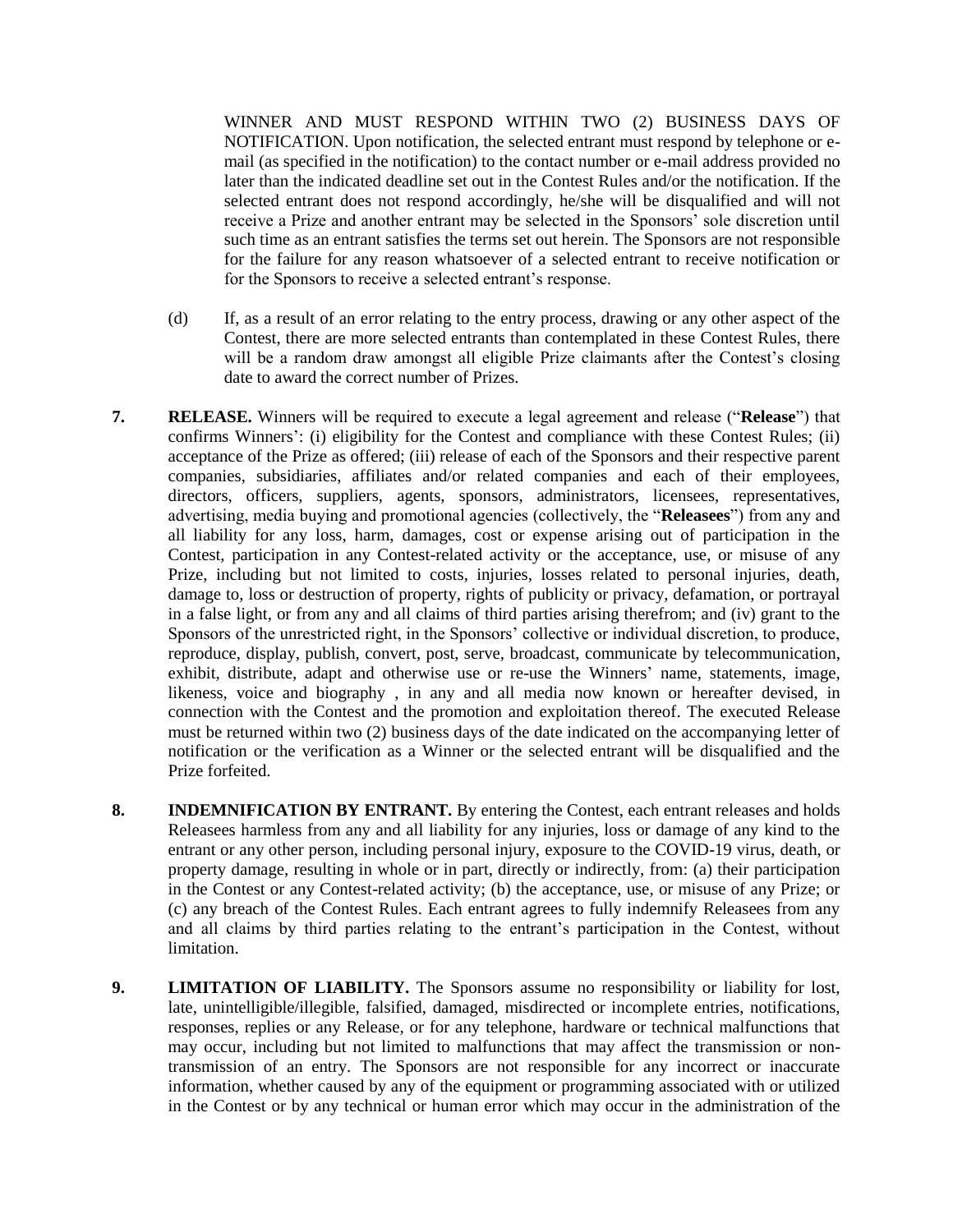Contest. The Sponsors assume no responsibility for any error, omission, interruption, deletion, defect, delay in operation or transmission, communications line failure, theft or destruction or unauthorized access to, or alteration of, entries. The Sponsors assume no responsibility or liability in the event that the Contest cannot be conducted as planned for any reason, including those reasons beyond the control of the Sponsors, such as tampering, unauthorized intervention, fraud, technical failures, or corruption of the administration, security, fairness, integrity or proper conduct of this Contest.

**10. CONDUCT.** By participating in the Contest, each entrant is deemed to have executed and agrees to be bound by the Contest Rules, which will be posted at the Contest Website throughout the Contest Period. Each entrant further agrees to be bound by the decisions of the Sponsors, which shall be final and binding in all respects. The Sponsors reserve the right, in their sole discretion, to disqualify any entrant found to be: (a) violating the Contest Rules; (b) tampering or attempting to tamper with the entry process or the operation of the Contest; (c) violating the terms of service, conditions of use and/or general rules or guidelines of any Sponsors' property or service; and/or (d) acting in an unsportsmanlike or disruptive manner, or with intent to annoy, abuse, threaten or harass the Sponsors or any other person. CAUTION: ANY ATTEMPT TO DELIBERATELY UNDERMINE THE LEGITIMATE OPERATION OF THE CONTEST MAY BE A VIOLATION OF CRIMINAL AND CIVIL LAWS. SHOULD SUCH AN ATTEMPT BE MADE, THE SPONSORS RESERVE THE RIGHT TO SEEK REMEDIES AND DAMAGES TO THE FULLEST EXTENT PERMITTED BY LAW, INCLUDING BUT NOT LIMITED TO CRIMINAL PROSECUTION. Winners (and guests, if applicable) must at all times behave appropriately when taking part in the prize and observe the Contest Rules and any other rules or regulations in force at any prize-related locations, including but not limited to any COVID-19 requirements in force. The Sponsors reserve the right to remove from any prize-related locations, any Winner and/or guest who breaks such rules and/or fails to behave appropriately and to disqualify such Winner and/or guest.

## **11. PRIVACY / USE OF PERSONAL INFORMATION.**

- (a) By participating in the Contest, each entrant: (i) grants to the Sponsors the right to use his/her name, mailing address, age range, telephone number and e-mail address (collectively the "**Personal Information**") for the purpose of administering the Contest, including but not limited to contacting and announcing the Winners and coordinating the provision of the Prizes; (ii) grants to the Sponsors the right to use his/her Personal Information for publicity and promotional purposes relating to the Contest, in any and all media now known or hereafter devised, without further compensation unless prohibited by law; and (iii) acknowledges that the Sponsors may disclose his/her Personal Information to third-party agents and service providers of any of the Sponsors in connection with any of the activities listed in (i) and (ii) above.
- (b) Sponsors will use the entrant's Personal Information only for identified purposes, and protect the entrant's Personal Information in a manner that is consistent with the Sponsors' Privacy Policy at: [https://www.corusent.com/privacy-policy/.](https://www.corusent.com/privacy-policy/)
- **12. INTELLECTUAL PROPERTY.** All intellectual property, including but not limited to trademarks, trade names, logos, designs, promotional materials, web pages, source code, drawings, illustrations, slogans and representations is owned by the Sponsors and/or their affiliates. All rights are reserved. Unauthorized copying or use of any copyrighted material or intellectual property without the express written consent of its owner is strictly prohibited.